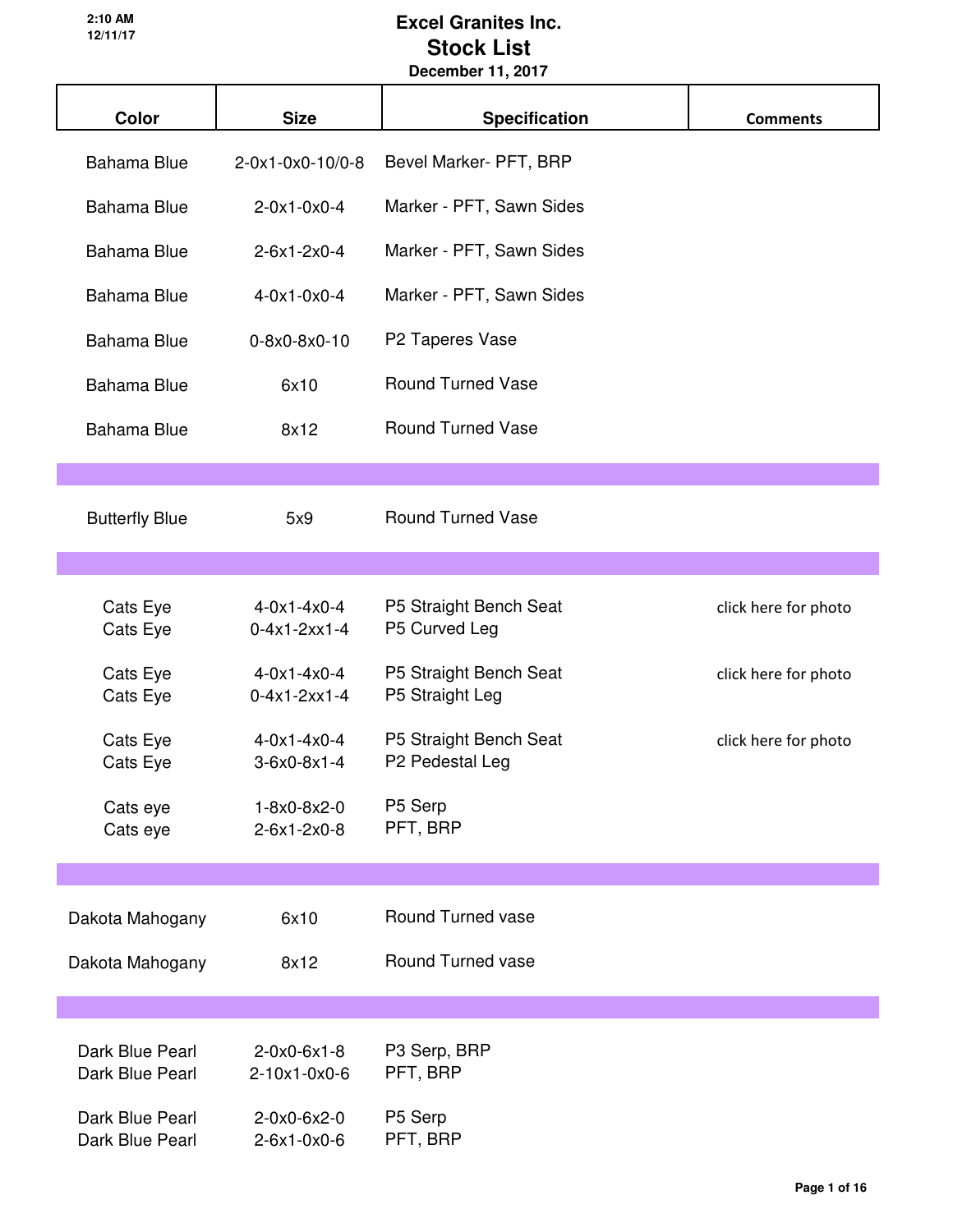| <b>Color</b>       | <b>Size</b>                       | <b>Specification</b>           | <b>Comments</b>      |
|--------------------|-----------------------------------|--------------------------------|----------------------|
| Dark Blue Pearl    | $3-0x0-6x1-8$                     | P3 Serp, BRP                   |                      |
| Dark Blue Pearl    | $3-10x1-0x0-6$                    | PFT, BRP                       |                      |
| Dark Blue Pearl    | $2-0x1-0x0-4$                     | Marker - PFT, Sawn Sides       |                      |
| Dark Blue Pearl    | $2-6x0-10x1-4$                    | P1 Slant - Serp Top            |                      |
| Dark Blue Pearl    | 4x10                              | <b>Round Turned Vases</b>      |                      |
|                    |                                   |                                |                      |
| <b>Desert Pink</b> | $2 - 0 \times 0 - 6 \times 2 - 0$ | All Polished Single Heart      | click here for photo |
| <b>Desert Pink</b> | $3-0x1-0x0-6$                     | PFT, 2 inch Mgn, BRP           |                      |
| Desert Pink        | $3-0x0-6x2-0$                     | P5 Double Tear Drop with Notch | click here for photo |
| <b>Desert Pink</b> | $3-6x1-0x0-6$                     | PFT, 2inch Mgn, BRP            |                      |
| <b>Desert Pink</b> | $3-0x0-6x1-8$                     | P2 Serp, BRP                   |                      |
| <b>Desert Pink</b> | $4 - 0 \times 1 - 0 \times 0 - 6$ | PFT, BRP                       |                      |
| <b>Desert Pink</b> | $3-0x0-6x1-8$                     | P5 Serp                        |                      |
| <b>Desert Pink</b> | $4 - 0 \times 1 - 0 \times 0 - 6$ | PFT, BRP                       |                      |
| <b>Desert Pink</b> | $3-0x0-6x1-8$                     | P5 Serp                        |                      |
| Desert Pink        | $4 - 0 \times 1 - 0 \times 0 - 8$ | PFT, BRP                       |                      |
| <b>Desert Pink</b> | 3-0x0-6x2-2                       | P5 Serp                        |                      |
| <b>Desert Pink</b> | $3-8x1-0x0-6$                     | PFT, 2inch Mgn, BRP            |                      |
| <b>Desert Pink</b> | $2-6x1-4x0-6$                     | PFT, 2inch Mgn, BRP            |                      |
| <b>Desert Pink</b> | 5x9                               | <b>Round Turned Vases</b>      |                      |
| <b>Desert Pink</b> | 6x10                              | <b>Round Turned Vase</b>       |                      |
|                    |                                   |                                |                      |
| Fine Gray          | $3-0x1-2x0-4$                     | P5 Straight Bench Seat         | click here for photo |
| Fine Gray          | $0-4x1-0x1-2$                     | P4 Harp Leg                    |                      |
| Fine Gray          | $4-0x1-4x0-2$                     | P5 Back Rest Bench Seat        | click here for photo |
| Fine Gray          | $4-0x1-2x0-2$                     | P5 Back Rest                   |                      |
| Fine Gray          | $0 - 2.5x1 - 8x2 - 6$             | Back Rest Bench Legs - P4      |                      |
| Fine Gray          | $4 - 0x1 - 2x0 - 4$               | P5 Straight Bench Seat         | click here for photo |
| Fine Gray          | $0-4x1-0x1-2$                     | P4 Curved Leg                  |                      |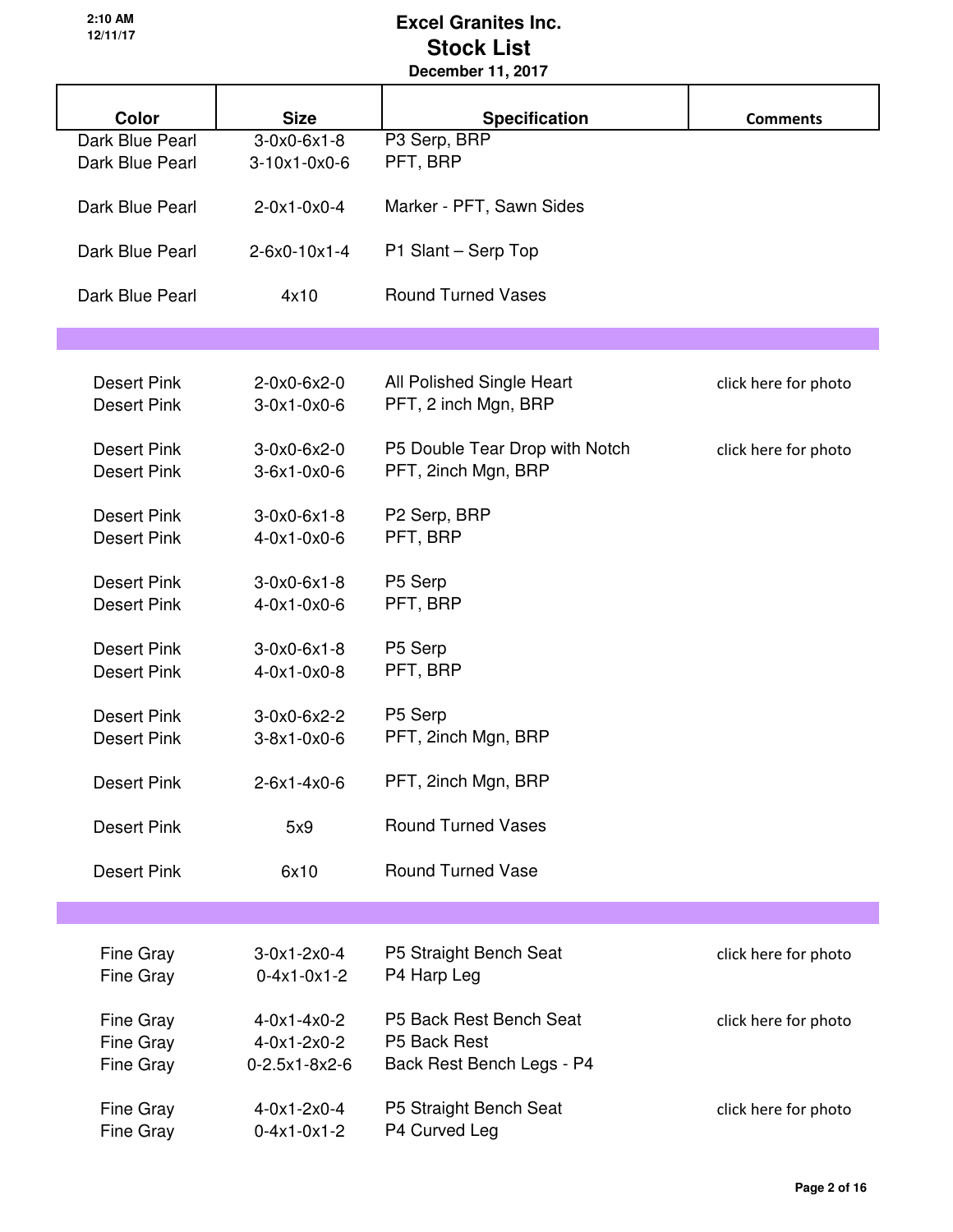| <b>Color</b>         | <b>Size</b>                        | <b>Specification</b>              | <b>Comments</b>      |
|----------------------|------------------------------------|-----------------------------------|----------------------|
| Fine Gray            | $4-0x1-2x0-4$                      | P5 Straight Bench Seat            | click here for photo |
| Fine Gray            | $0-4x1-0x1-2$                      | P4 Straight Leg                   |                      |
| Fine Gray            | $4 - 0 \times 1 - 4 \times 0 - 4$  | P5 Straight Bench Seat            | click here for photo |
| Fine Gray            | $0-4x1-2x1-4$                      | P4 Harp Leg                       |                      |
| Fine Gray            | $1 - 8 \times 0 - 6 \times 2 - 2$  | P5 Oval Top Die with waves        | click here for photo |
| Fine Gray            | $2-2x1-0x0-6$                      | PFT, 2inch Mgn, BRP               |                      |
| Fine Gray            | 3-0x0-6x2-0                        | P5 Flat Top with Checks & Recess  | click here for photo |
| Fine Gray            | $4-0x1-0x0-6$                      | PFT, 2 inch Mgn, BRP              |                      |
| Fine Gray            | 3-0x0-6x2-2                        | P5 Flat Top with Curved Shoulders | click here for photo |
| Fine Gray            | $4-0x1-0x0-6$                      | PFT, 2inch Mgn, BRP               |                      |
| Fine Gray            | 3-6x0-6x2-4                        | P2 Flat Top Die with Rock Border  | click here for photo |
| Fine Gray            | 4-6x1-0x0-6                        | PFT, 2 inch Mgn, BRP              |                      |
| Fine Gray            | 3-0x0-8x2-0                        | P5 Serp                           |                      |
| Fine Gray            | $3-0x1-2x0-8$                      | PFT, 2inch Mgn, BRP               |                      |
| Fine Gray            | 3-6x0-8x2-6                        | Angel Resting on Tree Stump       | click here for photo |
| Fine Gray            | 4-6x1-2x0-8                        | PFT, BRP                          |                      |
| Fine Gray            | 4x10                               | <b>Round Turned Vase</b>          |                      |
| Fine Gray            | 5x9                                | <b>Round Turned Vase</b>          |                      |
| Fine Gray            | 6x10                               | <b>Round Turned Vase</b>          |                      |
| Fine Gray            | 8x12                               | <b>Round Turned Vase</b>          |                      |
| Fine Gray /<br>Jet   |                                    |                                   |                      |
| <b>Black Doors</b>   | 50"x17"x37"H                       | 4 Niche Roof Top Columbarium      | click here for photo |
|                      |                                    |                                   |                      |
| Dark GA Gray         | $3-0x0-10x1-4$                     | P1 Slant - Serp Top               |                      |
| Medium GA Gray       | $2 - 0 \times 0 - 10 \times 1 - 4$ | P1 Slant - Serp Top               |                      |
|                      |                                    |                                   |                      |
|                      |                                    |                                   |                      |
| <b>Imperial Gray</b> | $2 - 0 \times 0 - 6 \times 1 - 8$  | P3 Serp, BRP                      |                      |
| <b>Imperial Gray</b> | 2-10x1-0x0-6                       | PFT, BRP                          |                      |
| <b>Imperial Gray</b> | 2-0x0-6x3-0                        | P5 Serp                           |                      |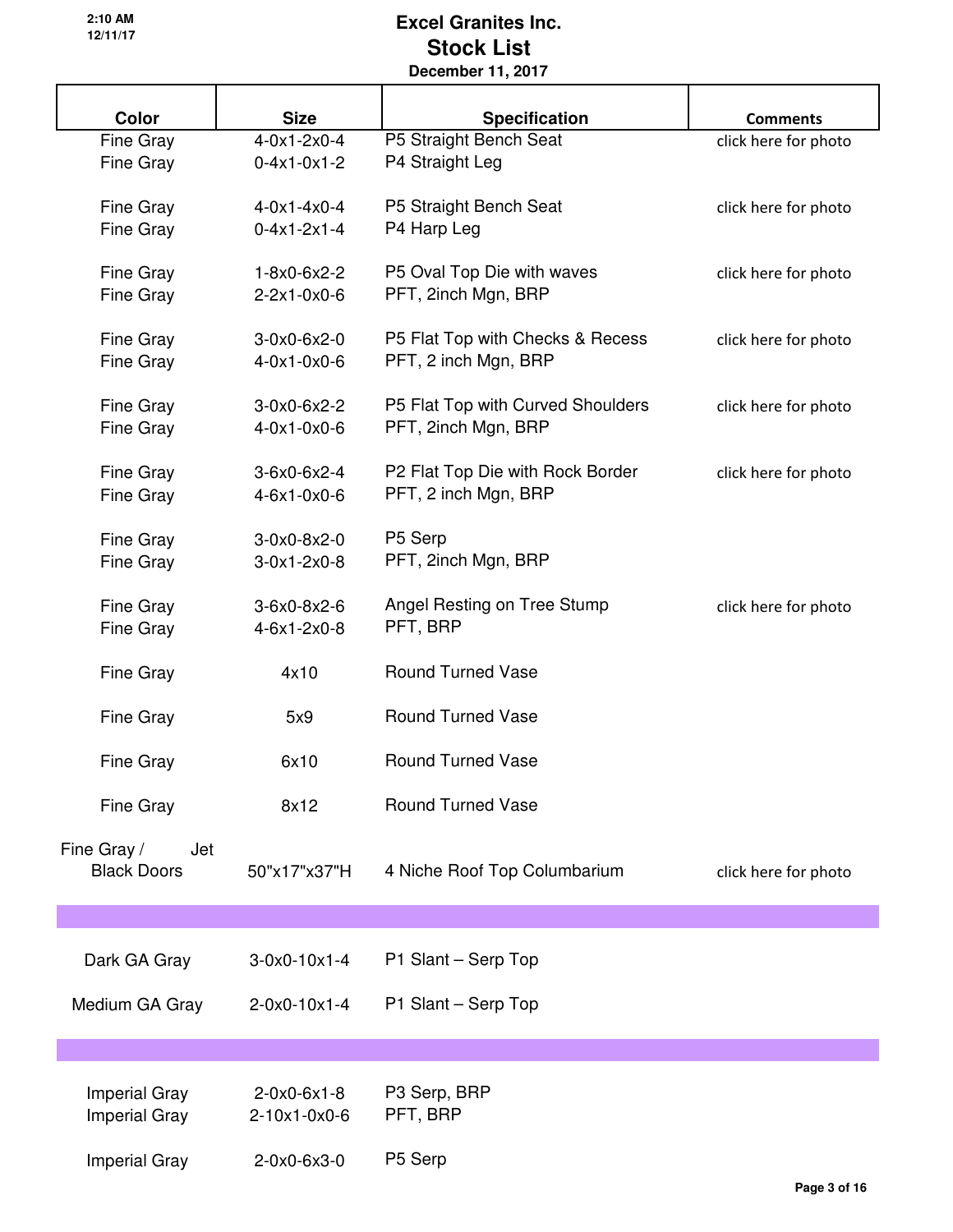| Color                | <b>Size</b>                       | <b>Specification</b>                 | <b>Comments</b>      |
|----------------------|-----------------------------------|--------------------------------------|----------------------|
| <b>Imperial Gray</b> | 2-0x0-8x2-4                       | P2 Serp, BRP                         |                      |
|                      |                                   |                                      |                      |
| <b>Imperial Gray</b> | $2-6x0-6x1-8$                     | P3 Serp, BRP                         |                      |
| <b>Imperial Gray</b> | $3-4x1-0x0-6$                     | PFT, BRP                             |                      |
| <b>Imperial Gray</b> | $2-6x0-6x1-8$                     | P5 Serp                              |                      |
| <b>Imperial Gray</b> | $3-4x1-0x0-6$                     | PFT, BRP                             |                      |
|                      |                                   |                                      |                      |
| <b>Imperial Gray</b> | 2-6x0-6x1-10                      | P2 Serp, BRP                         |                      |
| <b>Imperial Gray</b> | $3-0x1-0x0-6$                     | PFT, BRP                             |                      |
| <b>Imperial Gray</b> | $3-0x0-6x1-8$                     | P3 Serp, BRP                         |                      |
| <b>Imperial Gray</b> | $3-10x1-0x0-6$                    | PFT, BRP                             |                      |
|                      |                                   |                                      |                      |
| <b>Imperial Gray</b> | $3-0x0-6x1-8$                     | P5 Serp                              |                      |
| <b>Imperial Gray</b> | $4 - 0 \times 1 - 0 \times 0 - 6$ | PFT, 2inch Mgn, BRP                  |                      |
| <b>Imperial Gray</b> | 3-0x0-6x2-0                       | P5 Serp                              |                      |
| <b>Imperial Gray</b> | $3-6x1-0x0-6$                     | PFT, 2 inch Mgn, BRP                 |                      |
|                      |                                   |                                      |                      |
| <b>Imperial Gray</b> | $2-6x0-6x1-8$                     | P2 Steep Serp Die with Scallop sides | click here for photo |
| <b>Imperial Gray</b> | $3-0x1-0x0-6$                     | PFT, BRP                             |                      |
| <b>Imperial Gray</b> | 3-0x0-6x2-0                       | All Polished TV Set                  |                      |
|                      |                                   |                                      |                      |
| <b>Imperial Gray</b> | 2-0x0-8x2-4                       | P2 Serp, BRP                         |                      |
| <b>Imperial Gray</b> | $2-6x1-0x0-8$                     | PFT, BRP                             |                      |
| <b>Imperial Gray</b> | 2-6x0-8x2-0                       | P5 Serp                              |                      |
| <b>Imperial Gray</b> | $3-2x1-2x0-8$                     | PFT, 2inch Mgn, BRP                  |                      |
|                      |                                   |                                      |                      |
| <b>Imperial Gray</b> | 2-6x0-8x2-2                       | P2 Serp, BRP                         |                      |
| <b>Imperial Gray</b> | $3-0x1-0x0-8$                     | PFT, BRP                             |                      |
| <b>Imperial Gray</b> | 2-6x0-8x2-4                       | P2 Serp, BRP                         |                      |
| <b>Imperial Gray</b> | $3-0x1-0x0-8$                     | PFT, BRP                             |                      |
| <b>Imperial Gray</b> | 2-6x0-8x2-4                       | P2 Serp, BRP                         |                      |
| <b>Imperial Gray</b> | 2-6x1-0x0-6                       | PFT, BRP                             |                      |
|                      |                                   |                                      |                      |
| <b>Imperial Gray</b> | 3-0x0-8x2-0                       | P5 Serp                              |                      |
| <b>Imperial Gray</b> | $3-8x1-2x0-8$                     | PFT, 2inch Mgn, SAWN BACK, BRP       |                      |
| <b>Imperial Gray</b> | $4 - 0x1 - 2x0 - 4$               | P5 Straight Bench Seat               | click here for photo |
| <b>Imperial Gray</b> | $0-4x1-0x1-2$                     | P4 Harp Legs                         |                      |
|                      |                                   |                                      |                      |
| <b>Imperial Gray</b> | 4-0x1-2x0-2                       | All Polished Bench Back Rest         | click here for photo |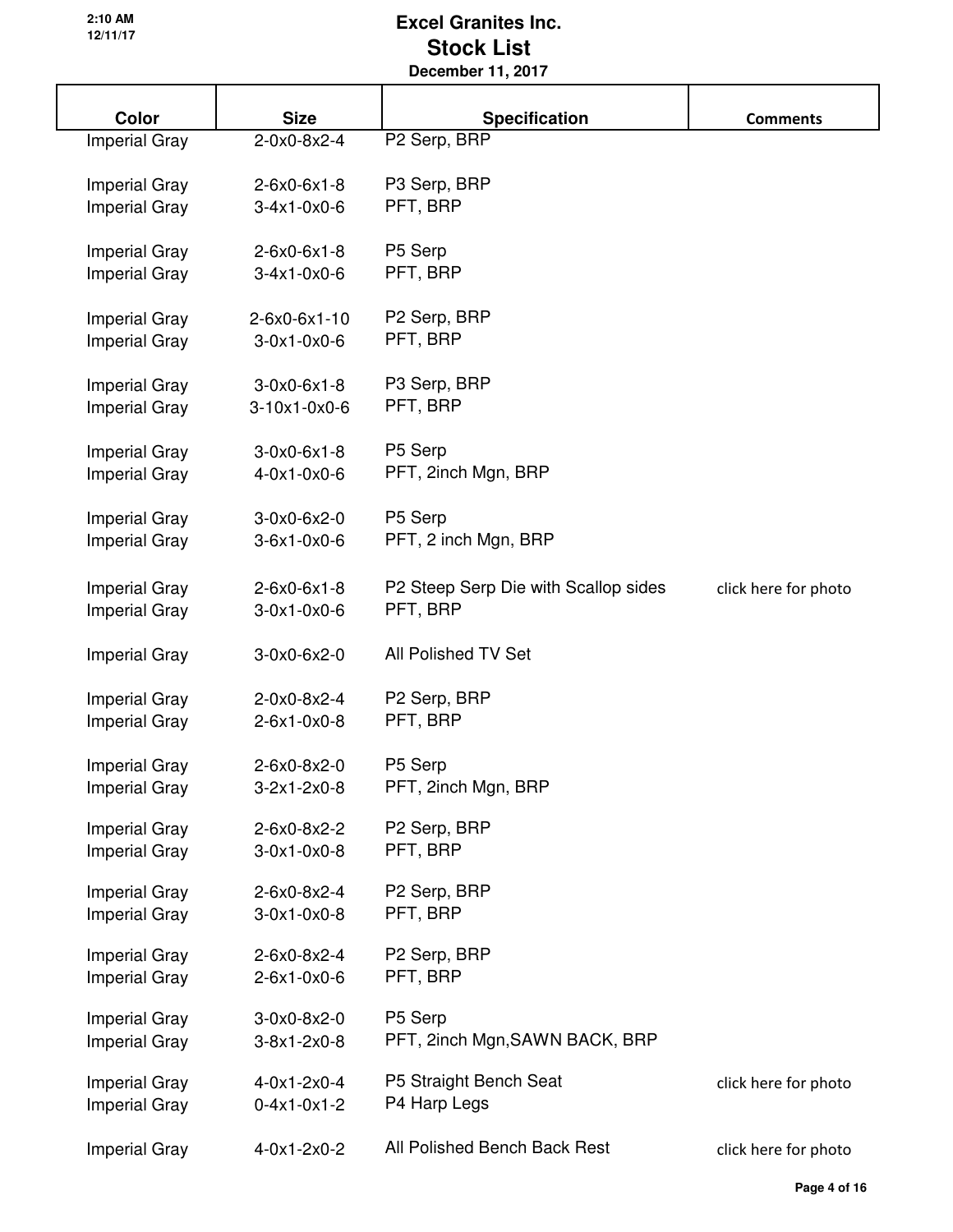I

I

| <b>Color</b>         | <b>Size</b>                       | <b>Specification</b>             | <b>Comments</b>      |
|----------------------|-----------------------------------|----------------------------------|----------------------|
| <b>Imperial Gray</b> | $4-0x1-2x0-2$                     | <b>All Polished Bench Seat</b>   |                      |
| <b>Imperial Gray</b> | 2-10x1-6x0-8                      | P4 Legs with cremation holes     |                      |
| <b>Imperial Gray</b> | 2-10x1-6x0-8                      | P4 Legs with cremation holes     |                      |
|                      |                                   |                                  |                      |
| <b>Imperial Gray</b> | $2-0x1-0x0-4$                     | Marker - PFT, Sawn Sides         |                      |
| <b>Imperial Gray</b> | 2-0x1-0x0-8/0-6                   | Bevel Marker - Polished Top, BRP |                      |
| <b>Imperial Gray</b> | 2-0x0-10x1-4                      | P1 Single Heart Slant, SB, BRP   | click here for photo |
| <b>Imperial Gray</b> | 2-0x0-10x1-4                      | P1 Slant - Serp Top              |                      |
| <b>Imperial Gray</b> | 2-6x0-10x1-4                      | P1 Slant – Serp Top              |                      |
| <b>Imperial Gray</b> | 6x10                              | <b>Round Turned Vases</b>        |                      |
|                      |                                   |                                  |                      |
|                      |                                   |                                  |                      |
| <b>Imperial Pink</b> | $3-0x0-8x2-0$                     | P5 Serp                          |                      |
| <b>Imperial Pink</b> | $4-0x1-2x0-8$                     | PFT, BRP                         |                      |
|                      |                                   |                                  |                      |
| <b>Imperial Pink</b> | $3-0x0-6x1-8$                     | P5 Serp                          |                      |
| <b>Imperial Pink</b> | $4 - 0x1 - 0x0 - 6$               | PFT, 2inch Mgn, BRP              |                      |
|                      |                                   |                                  |                      |
| <b>Imperial Pink</b> | $2-0x1-0x0-4$                     | Marker - PFT, Sawn Sides         |                      |
|                      |                                   |                                  |                      |
|                      |                                   |                                  |                      |
|                      |                                   |                                  |                      |
| Jet Black            | $1-6x0-6x1-8$                     | P5 Serp                          |                      |
|                      |                                   |                                  |                      |
| Jet Black            | $1 - 6 \times 0 - 6 \times 2 - 0$ | P2 Serp, BRP                     |                      |
| Jet Black            | $1-6x0-6x2-0$                     | P5 Serp                          |                      |
|                      |                                   |                                  |                      |
| Jet Black            | $1 - 8 \times 0 - 6 \times 2 - 0$ | P2 Serp, BRP                     |                      |
| Jet Black            | $1 - 8 \times 0 - 6 \times 2 - 0$ | P3 Serp, BRP                     |                      |
| Jet Black            | $1 - 8 \times 0 - 6 \times 2 - 0$ | P5 Serp                          |                      |
|                      |                                   |                                  |                      |
| Jet Black            | 2-0x0-6x1-10                      | P5 Serp                          |                      |
| Jet Black            | $2 - 0 \times 0 - 6 \times 1 - 8$ | P3 Serp, BRP                     |                      |
| Jet Black            | $2-0x0-6x1-8$                     | P5 Serp                          |                      |
|                      |                                   |                                  |                      |
| Jet Black            | 2-0x0-6x2-0                       | P3 Serp, BRP                     |                      |
|                      |                                   |                                  |                      |
| Jet Black            | 2-0x0-6x2-0                       | P5 Serp                          |                      |
| Jet Black            | 2-0x0-6x2-2                       | P3 Serp, BRP                     |                      |
| Jet Black            | 2-0x0-6x2-2                       | P5 Serp                          |                      |
|                      |                                   |                                  |                      |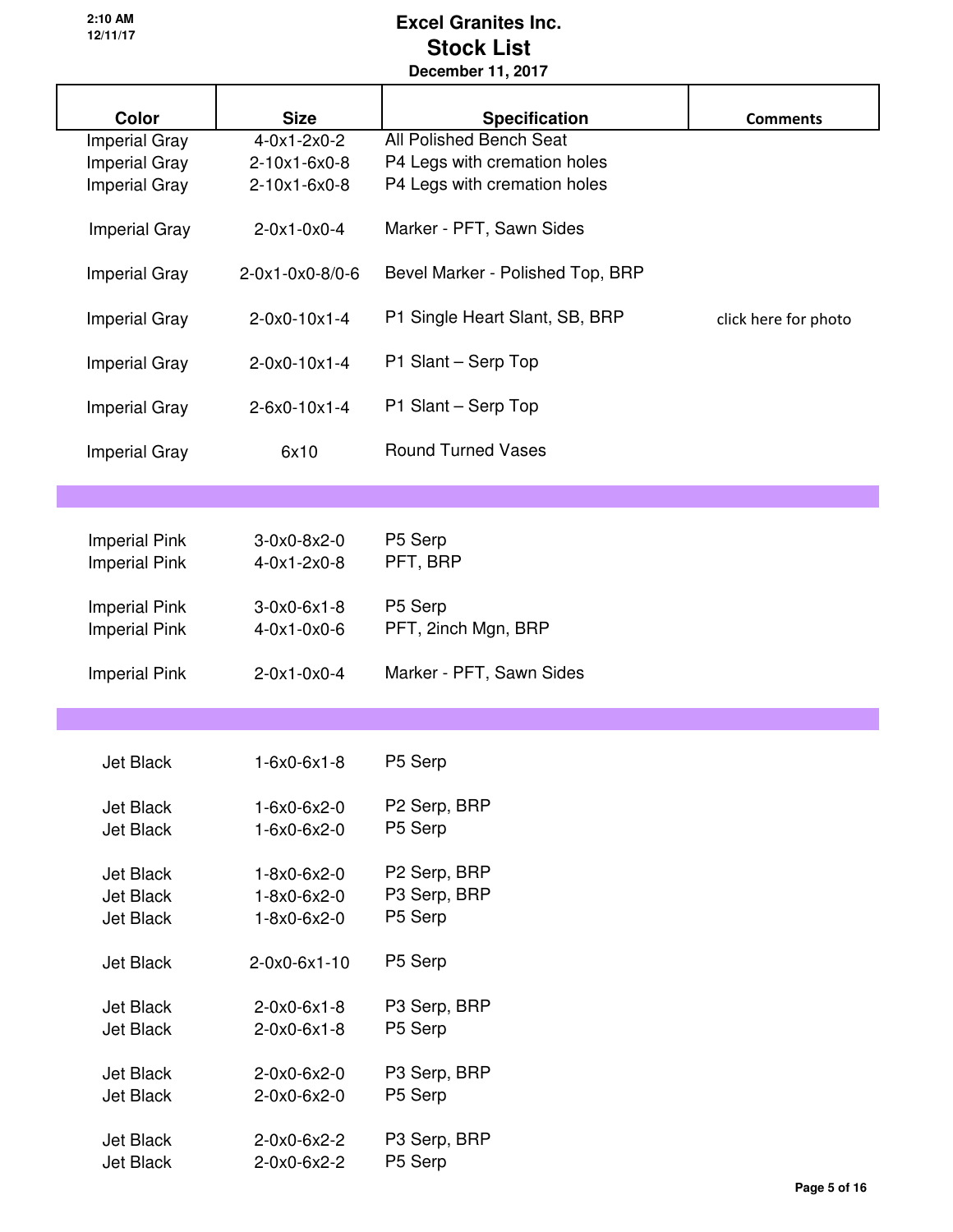| Color            | <b>Size</b>    | <b>Specification</b>     | <b>Comments</b> |
|------------------|----------------|--------------------------|-----------------|
|                  |                |                          |                 |
| Jet Black        | 2-0x0-6x2-6    | P <sub>2</sub> Serp, BRP |                 |
| Jet Black        | 2-0x0-6x2-6    | P5 Serp                  |                 |
| Jet Black        | 2-0x0-6x3-0    | P2 Serp, BRP             |                 |
| Jet Black        | 2-0x0-6x3-0    | P5 Serp                  |                 |
| Jet Black        | 2-6x0-6x1-10   | P5 Serp                  |                 |
| Jet Black        | 2-6x0-6x1-6    | P5 Serp                  |                 |
| Jet Black        | $2-6x0-6x1-8$  | P2 Serp, BRP             |                 |
| Jet Black        | $2-6x0-6x1-8$  | P3 Serp, BRP             |                 |
| Jet Black        | $2-6x0-6x1-8$  | P5 Serp                  |                 |
| Jet Black        | 2-6x0-6x2-0    | P2 Serp, BRP             |                 |
| Jet Black        | 2-6x0-6x2-0    | P3 Serp, BRP             |                 |
| Jet Black        | 2-6x0-6x2-0    | P5 Serp                  |                 |
| Jet Black        | 2-6x0-6x2-2    | P5 Serp                  |                 |
| Jet Black        | 2-6x0-6x2-6    | P5 Serp                  |                 |
| Jet Black        | $3-0x0-6x1-10$ | P2 Serp, BRP             |                 |
| Jet Black        | $3-0x0-6x1-10$ | P3 Serp, BRP             |                 |
| <b>Jet Black</b> | 3-0x0-6x1-10   | P5 Serp                  |                 |
| Jet Black        | $3-0x0-6x1-8$  | P2 Serp, BRP             |                 |
| Jet Black        | $3-0x0-6x1-8$  | P3 Serp, BRP             |                 |
| Jet Black        | $3-0x0-6x1-8$  | P5 Serp                  |                 |
| Jet Black        | 3-0x0-6x2-0    | P2 Serp, BRP             |                 |
| Jet Black        | 3-0x0-6x2-0    | P3 Serp, BRP             |                 |
| Jet Black        | 3-0x0-6x2-0    | P5 Serp                  |                 |
| Jet Black        | 3-0x0-6x2-2    | P2 Serp, BRP             |                 |
| Jet Black        | 3-0x0-6x2-2    | P3 Serp, BRP             |                 |
| Jet Black        | 3-0x0-6x2-2    | P5 Serp                  |                 |
| Jet Black        | 3-0x0-6x2-4    | P5 Serp                  |                 |
| Jet Black        | $3-6x0-6x1-8$  | P <sub>2</sub> Serp, BRP |                 |
| Jet Black        | 3-6x0-6x2-0    | P2 Serp, BRP             |                 |
| Jet Black        | 3-6x0-6x2-0    | P5 Serp                  |                 |
| Jet Black        | 3-6x0-6x2-4    | P5 Serp                  |                 |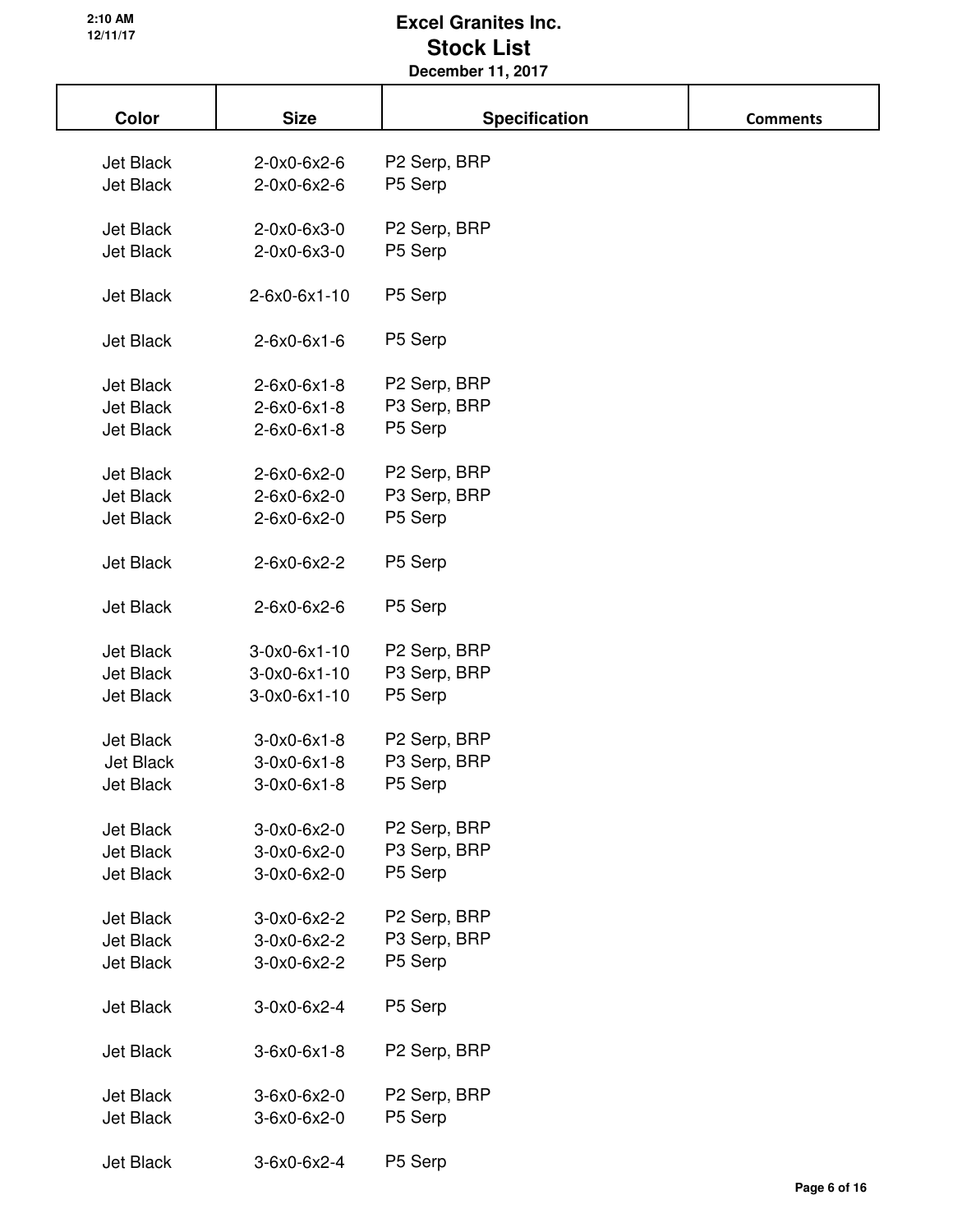| <b>Color</b> | <b>Size</b>                       | <b>Specification</b> | <b>Comments</b> |
|--------------|-----------------------------------|----------------------|-----------------|
| Jet Black    | 4-0x0-6x2-0                       | P2 Serp, BRP         |                 |
| Jet Black    | 4-0x0-6x2-0                       | P3 Serp, BRP         |                 |
| Jet Black    | 4-0x0-6x2-0                       | P5 Serp              |                 |
|              |                                   |                      |                 |
| Jet Black    | $2-0x1-0x0-6$                     | PFT, BRP             |                 |
| Jet Black    | $2-0x1-2x0-6$                     | PFT, BRP             |                 |
| Jet Black    | $2 - 10x1 - 0x0 - 6$              | PFT, BRP             |                 |
| Jet Black    | 2-10x1-0x0-6                      | PFT, 2inch Mgn, BRP  |                 |
| Jet Black    | $2 - 2 \times 1 - 0 \times 0 - 6$ | PFT, BRP             |                 |
| Jet Black    | $2 - 2 \times 1 - 0 \times 0 - 6$ | PFT, 2inch Mgn, BRP  |                 |
|              |                                   |                      |                 |
| Jet Black    | $2 - 4x1 - 0x0 - 6$               | PFT, BRP             |                 |
| Jet Black    | $2 - 4x1 - 0x0 - 6$               | PFT, 2inch Mgn, BRP  |                 |
|              |                                   |                      |                 |
| Jet Black    | $2-6x1-0x0-6$                     | PFT, BRP             |                 |
| Jet Black    | $2-6x1-0x0-6$                     | PFT, 2inch Mgn, BRP  |                 |
|              |                                   |                      |                 |
| Jet Black    | $2-6x1-2x0-6$                     | PFT, BRP             |                 |
| Jet Black    | $2-6x1-2x0-6$                     | PFT, 2inch Mgn, BRP  |                 |
|              |                                   |                      |                 |
| Jet Black    | $3-0x1-0x0-6$                     | PFT, BRP             |                 |
| Jet Black    | $3-0x1-0x0-6$                     | PFT, 2inch Mgn, BRP  |                 |
|              |                                   |                      |                 |
| Jet Black    | $3-0x1-2x0-6$                     | PFT, BRP             |                 |
| Jet Black    | $3-0x1-2x0-6$                     | PFT, 2inch Mgn, BRP  |                 |
|              |                                   |                      |                 |
| Jet Black    | $3-0x1-4x0-6$                     | PFT, BRP             |                 |
|              |                                   |                      |                 |
| Jet Black    | $3-2x1-0x0-6$                     | PFT, BRP             |                 |
|              |                                   |                      |                 |
| Jet Black    | $3-6x1-0x0-6$                     | PFT, BRP             |                 |
|              |                                   |                      |                 |
| Jet Black    | $3-6x1-2x0-6$                     | PFT, 2inch Mgn, BRP  |                 |
|              |                                   |                      |                 |
| Jet Black    | $3-8x1-0x0-6$                     | PFT, BRP             |                 |
| Jet Black    | $3-8x1-0x0-6$                     | PFT, 2inch Mgn, BRP  |                 |
|              |                                   |                      |                 |
| Jet Black    | 3-10x1-0x0-6                      | PFT, BRP             |                 |
|              |                                   |                      |                 |
| Jet Black    | $4 - 0 \times 1 - 0 \times 0 - 6$ | PFT, BRP             |                 |
| Jet Black    | $4-0x1-0x0-6$                     | PFT, 2inch Mgn, BRP  |                 |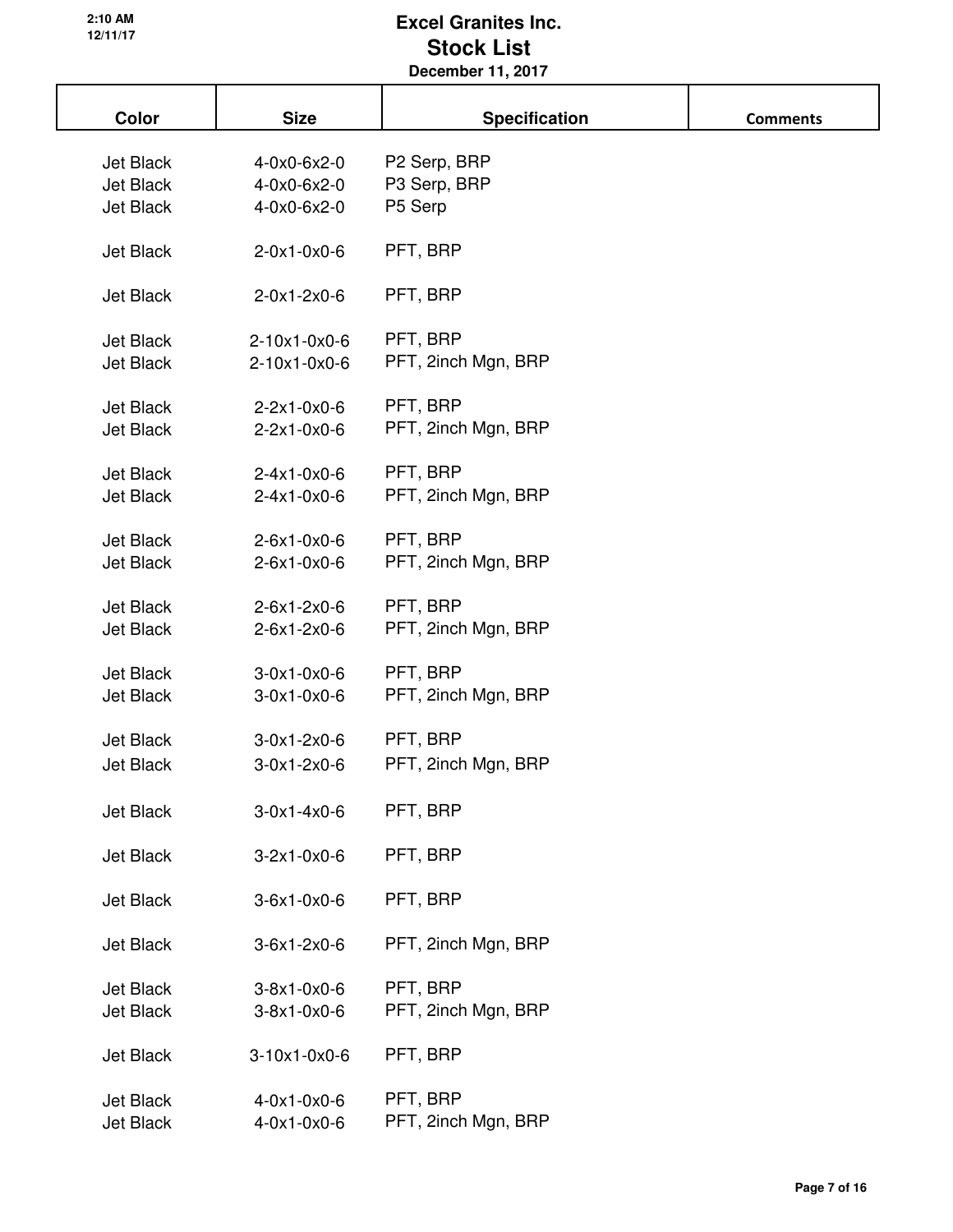| Color     | <b>Size</b>                       | <b>Specification</b>     | <b>Comments</b> |
|-----------|-----------------------------------|--------------------------|-----------------|
| Jet Black | 4-6x1-0x0-6                       | PFT, BRP                 |                 |
|           |                                   |                          |                 |
| Jet Black | $5-0x1-0x0-6$                     | PFT, 2inch Mgn, BRP      |                 |
|           |                                   |                          |                 |
| Jet Black | $5-0x1-0x0-6$                     | PFT, BRP                 |                 |
| Jet Black | $5-0x1-0x0-6$                     | PFT, 2inch Mgn, BRP      |                 |
| Jet Black |                                   | PFT, BRP                 |                 |
|           | $5-6x1-0x0-6$                     |                          |                 |
| Jet Black | $5-6x1-2x0-6$                     | PFT, 2inch Mgn, BRP      |                 |
|           |                                   |                          |                 |
| Jet Black | $6 - 0x1 - 0x0 - 6$               | PFT, BRP                 |                 |
| Jet Black | $6 - 0x1 - 0x0 - 6$               | PFT, 2inch Mgn, BRP      |                 |
|           |                                   |                          |                 |
| Jet Black | 7-6x1-0x0-6                       | PFT, 2inch Mgn, BRP      |                 |
|           |                                   |                          |                 |
| Jet Black | 1-10x0-8x2-0                      | P5 Serp                  |                 |
|           |                                   |                          |                 |
| Jet Black | 1-10x0-8x2-2                      | P2 Serp, BRP             |                 |
| Jet Black | 1-10x0-8x2-2                      | P5 Serp                  |                 |
|           |                                   |                          |                 |
| Jet Black | 1-10x0-8x2-4                      | P <sub>2</sub> Serp, BRP |                 |
| Jet Black | $1-6x0-8x1-10$                    | P <sub>2</sub> Serp, BRP |                 |
|           |                                   |                          |                 |
| Jet Black | $1 - 8 \times 0 - 8 \times 2 - 0$ | P2 Serp, BRP             |                 |
| Jet Black | $1 - 8 \times 0 - 8 \times 2 - 0$ | P3 Serp, BRP             |                 |
|           |                                   |                          |                 |
| Jet Black | 1-8x0-8x2-4                       | P5 Serp                  |                 |
|           |                                   |                          |                 |
| Jet Black | 1-8x0-8x2-6                       | P2 Serp, BRP             |                 |
|           |                                   |                          |                 |
| Jet Black | 2-0x0-8x2-0                       | P2 Serp, BRP             |                 |
| Jet Black | 2-0x0-8x2-0                       | P3 Serp, BRP             |                 |
| Jet Black | 2-0x0-8x2-0                       | P5 Serp                  |                 |
| Jet Black | 2-0x0-8x2-2                       | P2 Serp, BRP             |                 |
| Jet Black | 2-0x0-8x2-2                       | P3 Serp, BRP             |                 |
| Jet Black | 2-0x0-8x2-2                       | P5 Serp                  |                 |
|           |                                   |                          |                 |
| Jet Black | 2-0x0-8x2-4                       | P2 Serp, BRP             |                 |
| Jet Black | 2-0x0-8x2-4                       | P3 Serp, BRP             |                 |
| Jet Black | 2-0x0-8x2-4                       | P5 Serp                  |                 |
|           |                                   |                          |                 |
| Jet Black | 2-0x0-8x2-6                       | P5 Serp                  |                 |
|           |                                   |                          |                 |
| Jet Black | 2-0x0-8x3-0                       | P2 Serp, BRP             |                 |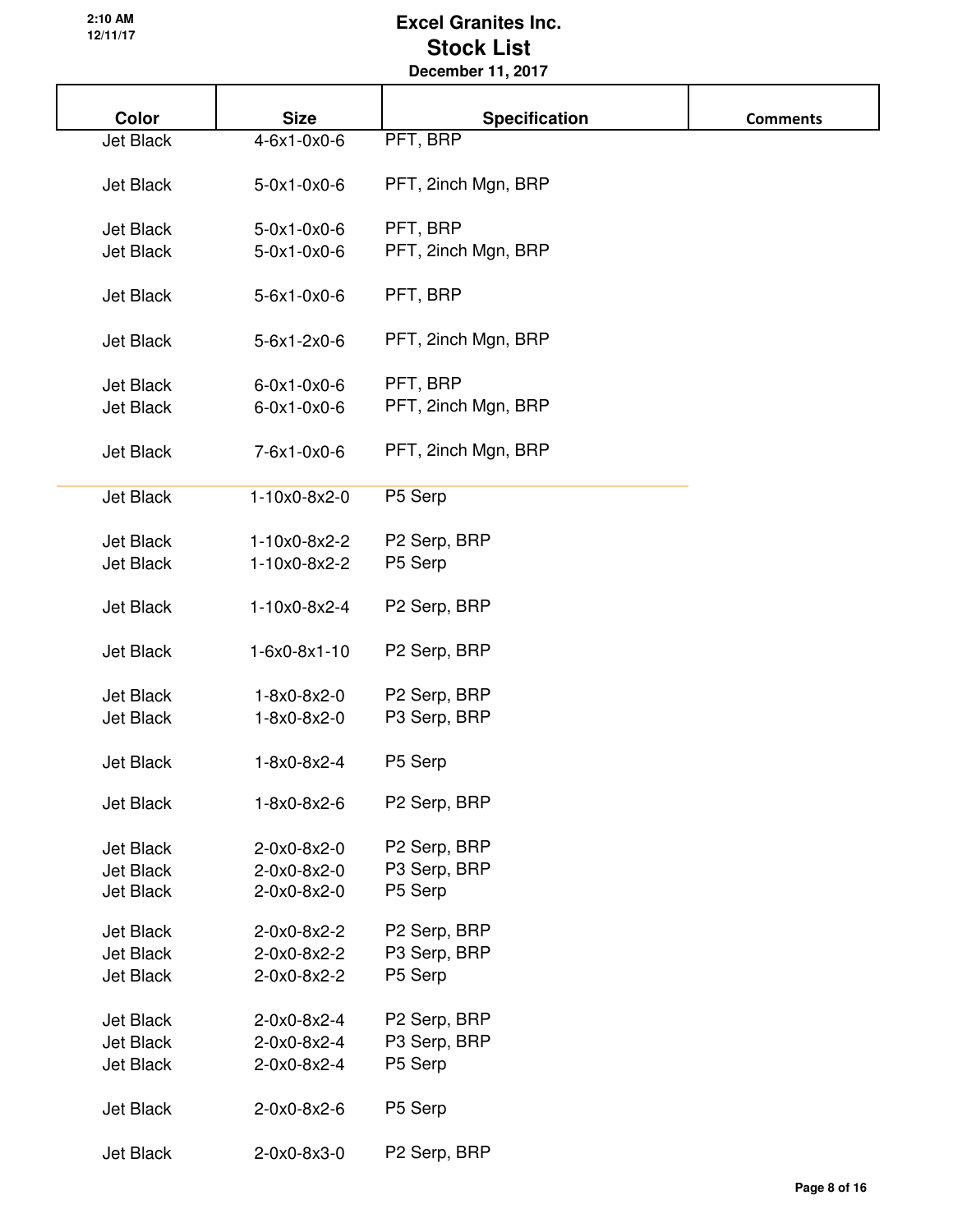| Color            | <b>Size</b>   | <b>Specification</b> | <b>Comments</b> |
|------------------|---------------|----------------------|-----------------|
| Jet Black        | 2-0x0-8x3-0   | P5 Serp              |                 |
|                  |               |                      |                 |
| Jet Black        | 2-6x0-8x2-0   | P2 Serp, BRP         |                 |
| Jet Black        | 2-6x0-8x2-0   | P3 Serp, BRP         |                 |
| Jet Black        | 2-6x0-8x2-0   | P5 Serp              |                 |
|                  |               |                      |                 |
| Jet Black        | 2-6x0-8x2-2   | P2 Serp, BRP         |                 |
| Jet Black        | 2-6x0-8x2-2   | P3 Serp, BRP         |                 |
|                  |               |                      |                 |
| Jet Black        | 2-6x0-8x2-4   | P2 Serp, BRP         |                 |
| Jet Black        | 2-6x0-8x2-4   | P3 Serp, BRP         |                 |
| Jet Black        | 2-6x0-8x2-4   | P5 Serp              |                 |
|                  |               |                      |                 |
| Jet Black        | 2-6x0-8x3-0   | P5 Serp              |                 |
|                  |               |                      |                 |
| Jet Black        | 2-8x0-8x2-0   | P2 Serp, BRP         |                 |
| Jet Black        | 2-8x0-8x2-0   | P3 Serp, BRP         |                 |
| Jet Black        | 2-8x0-8x2-2   | P2 Serp, BRP         |                 |
|                  |               |                      |                 |
| Jet Black        | 2-8x0-8x2-4   | P3 Serp, BRP         |                 |
|                  |               |                      |                 |
| Jet Black        | $3-0x0-8x2-0$ | P2 Serp, BRP         |                 |
| Jet Black        | $3-0x0-8x2-0$ | P3 Serp, BRP         |                 |
| Jet Black        | $3-0x0-8x2-0$ | P5 Serp              |                 |
|                  |               |                      |                 |
| Jet Black        | 3-0x0-8x2-2   | P2 Serp, BRP         |                 |
| <b>Jet Black</b> | 3-0x0-8x2-2   | P5 Serp              |                 |
|                  |               |                      |                 |
| Jet Black        | 3-0x0-8x2-4   | P2 Serp, BRP         |                 |
| Jet Black        | 3-0x0-8x2-4   | P3 Serp, BRP         |                 |
| Jet Black        | 3-0x0-8x2-4   | P5 Serp              |                 |
|                  |               |                      |                 |
| Jet Black        | 3-0x0-8x2-6   | P5 Serp              |                 |
|                  |               |                      |                 |
| Jet Black        | 3-6x0-8x2-0   | P2 Serp, BRP         |                 |
| Jet Black        | $3-6x0-8x2-0$ | P3 Serp, BRP         |                 |
| Jet Black        | 3-6x0-8x2-0   | P5 Serp              |                 |
|                  |               |                      |                 |
| Jet Black        | 3-6x0-8x2-2   | P3 Serp, BRP         |                 |
| Jet Black        | 3-6x0-8x2-2   | P5 Serp              |                 |
| Jet Black        | 3-6x0-8x2-4   | P2 Serp, BRP         |                 |
| Jet Black        | 3-6x0-8x2-4   | P5 Serp              |                 |
|                  |               |                      |                 |
| Jet Black        | 3-6x0-8x2-6   | P5 Serp              |                 |
| Jet Black        | 3-6x0-8x2-6   | P5 Serp              |                 |
|                  |               |                      |                 |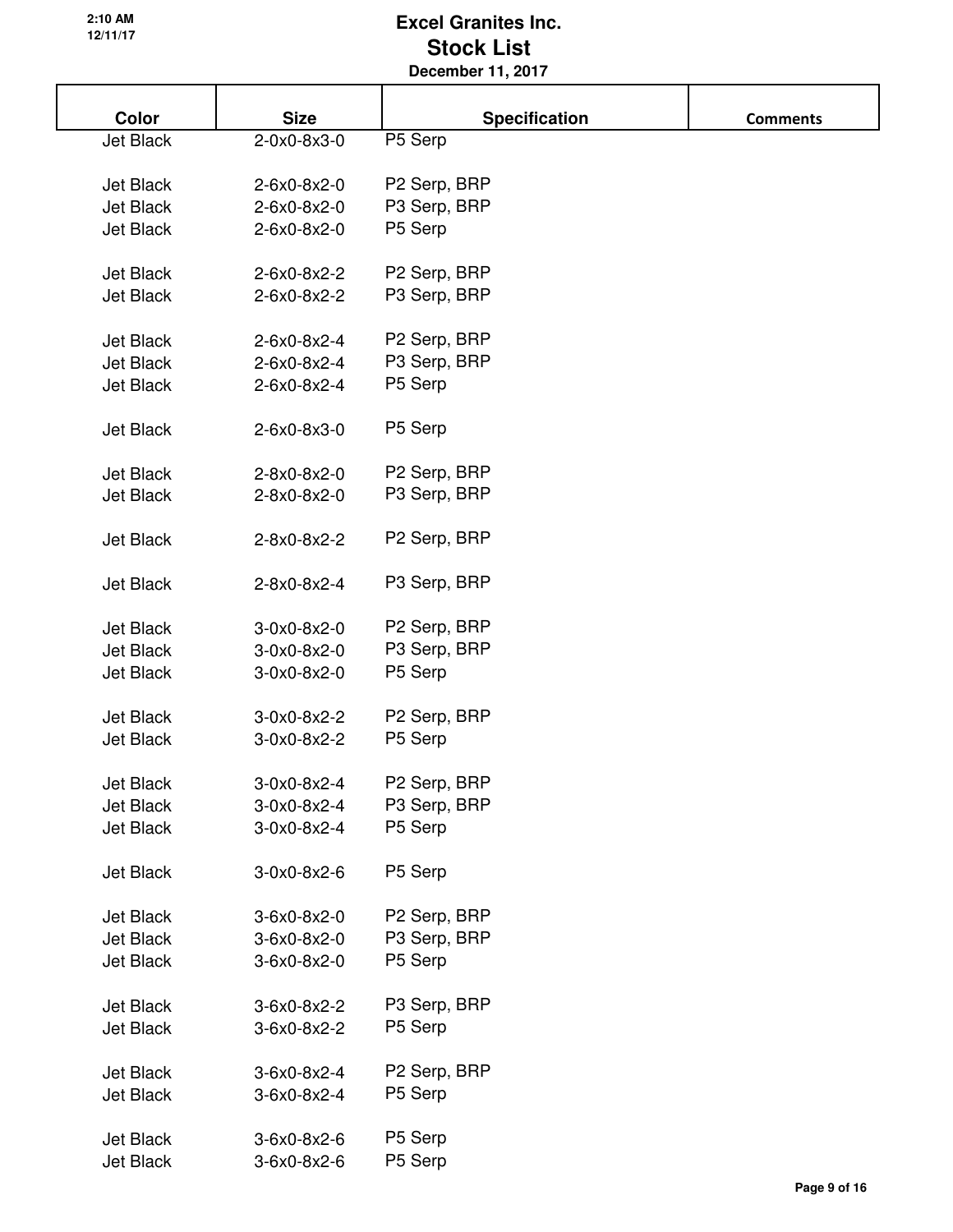| Color     | <b>Size</b>                | <b>Specification</b>           | <b>Comments</b> |
|-----------|----------------------------|--------------------------------|-----------------|
| Jet Black |                            | P2 Serp, BRP                   |                 |
| Jet Black | 4-0x0-8x2-0<br>4-0x0-8x2-0 | P3 Serp, BRP                   |                 |
|           |                            |                                |                 |
| Jet Black | 4-0x0-8x2-0                | P5 Serp                        |                 |
| Jet Black | 4-0x0-8x2-2                | P2 Serp, BRP                   |                 |
| Jet Black | 4-0x0-8x2-4                | P2 Serp, BRP                   |                 |
| Jet Black | 4-0x0-8x2-4                | P3 Serp, BRP                   |                 |
| Jet Black | 4-0x0-8x2-4                | P5 Serp                        |                 |
|           |                            |                                |                 |
| Jet Black | 4-0x0-8x2-6                | P5 Serp                        |                 |
|           |                            |                                |                 |
| Jet Black | 5-0x0-8x2-4                | P2 Serp, BRP                   |                 |
|           |                            |                                |                 |
| Jet Black | $2-0x1-0x0-8$              | PFT, 2inch Mgn, BRP            |                 |
|           |                            |                                |                 |
| Jet Black | 2-0x0-10x0-8               | PFT, Sawn Back, BRP            |                 |
|           |                            |                                |                 |
| Jet Black | $2-0x1-2x0-8$              | PFT, BRP                       |                 |
| Jet Black | $2-0x1-2x0-8$              | PFT, 2inch Mgn, BRP            |                 |
|           |                            |                                |                 |
| Jet Black | 2-10x1-0x0-8               | PFT, 2inch Mgn, BRP            |                 |
|           |                            |                                |                 |
| Jet Black | 2-10x1-2x0-8               | PFT, BRP                       |                 |
|           |                            |                                |                 |
| Jet Black | $2-2x1-0x0-8$              | PFT, BRP                       |                 |
| Jet Black | $2-2x1-0x0-8$              | PFT, 2inch Mgn, BRP            |                 |
|           |                            |                                |                 |
| Jet Black | 2-2x1-2x0-8                | PFT, BRP                       |                 |
| Jet Black | $2-2x1-2x0-8$              | PFT, 2inch Mgn, BRP            |                 |
| Jet Black | $2-2x1-2x0-8$              | PFT, 2inch Mgn, Sawn Back, BRP |                 |
|           |                            |                                |                 |
| Jet Black | $2-4x1-0x0-8$              | PFT, BRP                       |                 |
| Jet Black | $2-4x1-0x0-8$              | PFT, Sawn Back, BRP            |                 |
|           |                            |                                |                 |
| Jet Black | $2-4x1-2x0-8$              | PFT, 2inch Mgn, BRP            |                 |
| Jet Black | $2-4x1-2x0-8$              | PFT, 2inch Mgn, Sawn Back, BRP |                 |
|           |                            |                                |                 |
| Jet Black | $2-6x1-0x0-8$              | PFT, BRP                       |                 |
|           |                            | PFT, 2inch Mgn, BRP            |                 |
| Jet Black | $2 - 6x1 - 0x0 - 8$        |                                |                 |
| Jet Black | $2-6x1-2x0-8$              | PFT, BRP                       |                 |
| Jet Black |                            | PFT, 2inch Mgn, BRP            |                 |
|           | $2-6x1-2x0-8$              |                                |                 |
| Jet Black | $2-6x1-4x0-8$              | PFT, BRP                       |                 |
| Jet Black | 2-6x1-4x0-6                | PFT, 2inch Mgn, BRP            |                 |
|           |                            |                                |                 |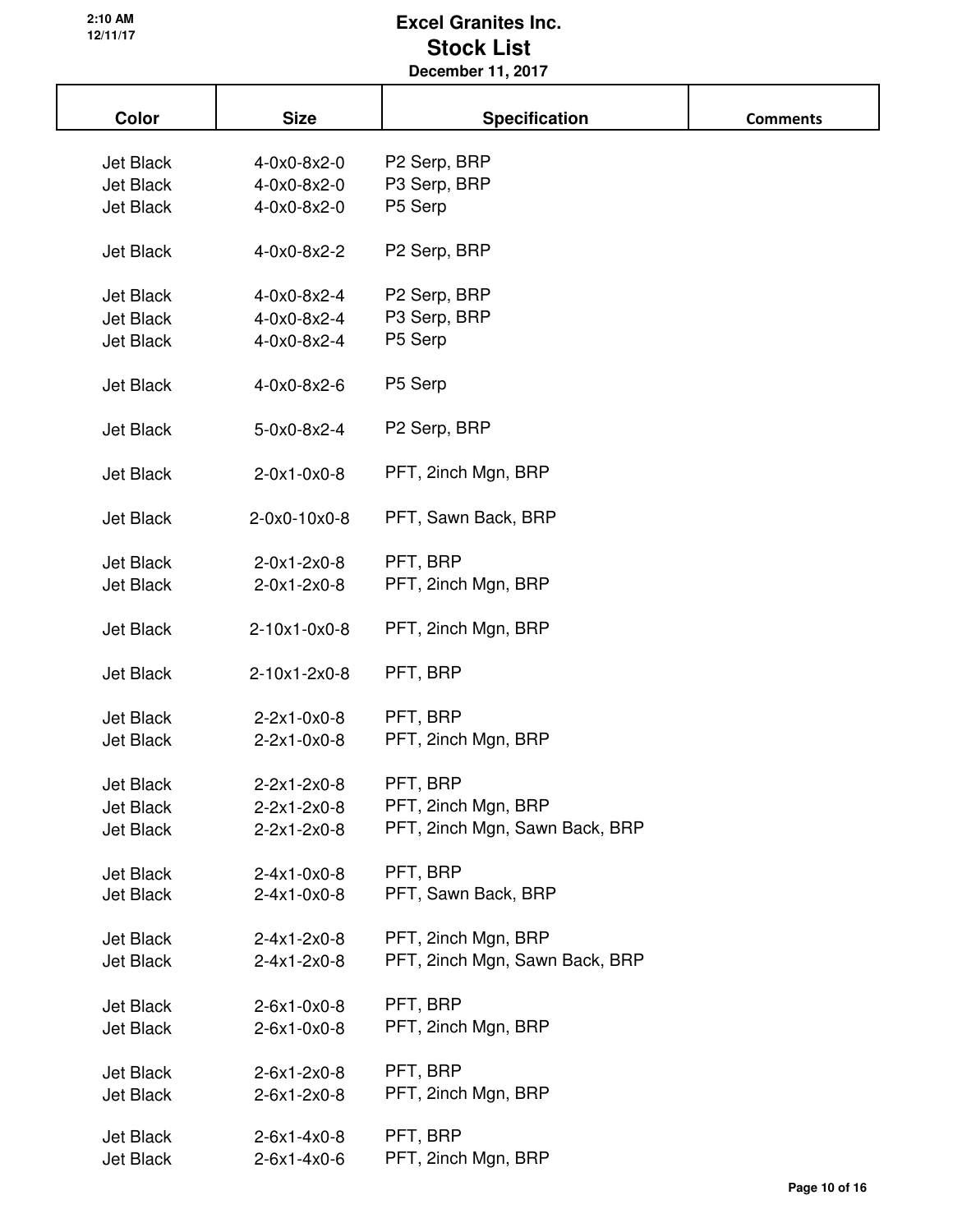| Color     | <b>Size</b>                       | <b>Specification</b>           | <b>Comments</b> |
|-----------|-----------------------------------|--------------------------------|-----------------|
| Jet Black | $3-0x1-0x0-8$                     | PFT, BRP                       |                 |
| Jet Black | $3-0x1-0x0-8$                     | PFT, 2inch Mgn, BRP            |                 |
|           |                                   |                                |                 |
| Jet Black | $3-0x1-2x0-8$                     | PFT, BRP                       |                 |
| Jet Black | $3-0x1-2x0-8$                     | PFT, 2inch Mgn, BRP            |                 |
|           |                                   |                                |                 |
| Jet Black | $3-2x1-2x0-8$                     | PFT, 2inch Mgn, BRP            |                 |
| Jet Black | $3-4x1-0x0-8$                     | PFT, 2inch Mgn, BRP            |                 |
|           |                                   |                                |                 |
| Jet Black | $3-4x1-2x0-8$                     | PFT, BRP                       |                 |
|           |                                   |                                |                 |
| Jet Black | $3-6x1-0x0-8$                     | PFT, BRP                       |                 |
| Jet Black | $3-6x1-0x0-8$                     | PFT, 2inch Mgn, BRP            |                 |
|           |                                   |                                |                 |
| Jet Black | $3-6x1-2x0-8$                     | PFT, BRP                       |                 |
| Jet Black | $3-6x1-2x0-8$                     | PFT, 2inch Mgn, BRP            |                 |
| Jet Black | $3-8x1-0x0-8$                     | PFT, BRP                       |                 |
| Jet Black | $3-8x1-0x0-8$                     | PFT, 2inch Mgn, BRP            |                 |
|           |                                   |                                |                 |
| Jet Black | $3-8x1-2x0-8$                     | PFT, BRP                       |                 |
| Jet Black | $3-8x1-2x0-8$                     | PFT, 2inch Mgn, BRP            |                 |
| Jet Black | $3-8x1-2x0-8$                     | PFT, 2inch Mgn, Sawn Back, BRP |                 |
|           |                                   |                                |                 |
| Jet Black | $4-0x1-0x0-8$                     | PFT, BRP                       |                 |
| Jet Black | $4 - 0 \times 1 - 0 \times 0 - 8$ | PFT, 2inch Mgn, BRP            |                 |
| Jet Black | $4-0x1-2x0-8$                     | PFT, BRP                       |                 |
|           |                                   |                                |                 |
| Jet Black | $4-6x1-0x0-8$                     | PFT, 2inch Mgn, BRP            |                 |
|           |                                   |                                |                 |
| Jet Black | $4-6x1-2x0-8$                     | PFT, BRP                       |                 |
| Jet Black | $4-6x1-2x0-8$                     | PFT, 2inch Mgn, BRP            |                 |
| Jet Black | $5-0x1-0x0-8$                     | PFT, BRP                       |                 |
| Jet Black | $5-0x1-0x0-8$                     | PFT, 2inch Mgn, BRP            |                 |
|           |                                   |                                |                 |
| Jet Black | $5-0x1-2x0-8$                     | PFT, BRP                       |                 |
| Jet Black | $5-0x1-2x0-8$                     | PFT, 2inch Mgn, BRP            |                 |
|           |                                   |                                |                 |
| Jet Black | $5-6x1-2x0-8$                     | PFT, BRP                       |                 |
| Jet Black | 5-6x1-2x0-8                       | PFT, 2inch Mgn, BRP            |                 |
| Jet Black | $6 - 0x1 - 2x0 - 8$               | PFT, BRP                       |                 |
| Jet Black | $6-0x1-2x0-8$                     | PFT, 2inch Mgn, BRP            |                 |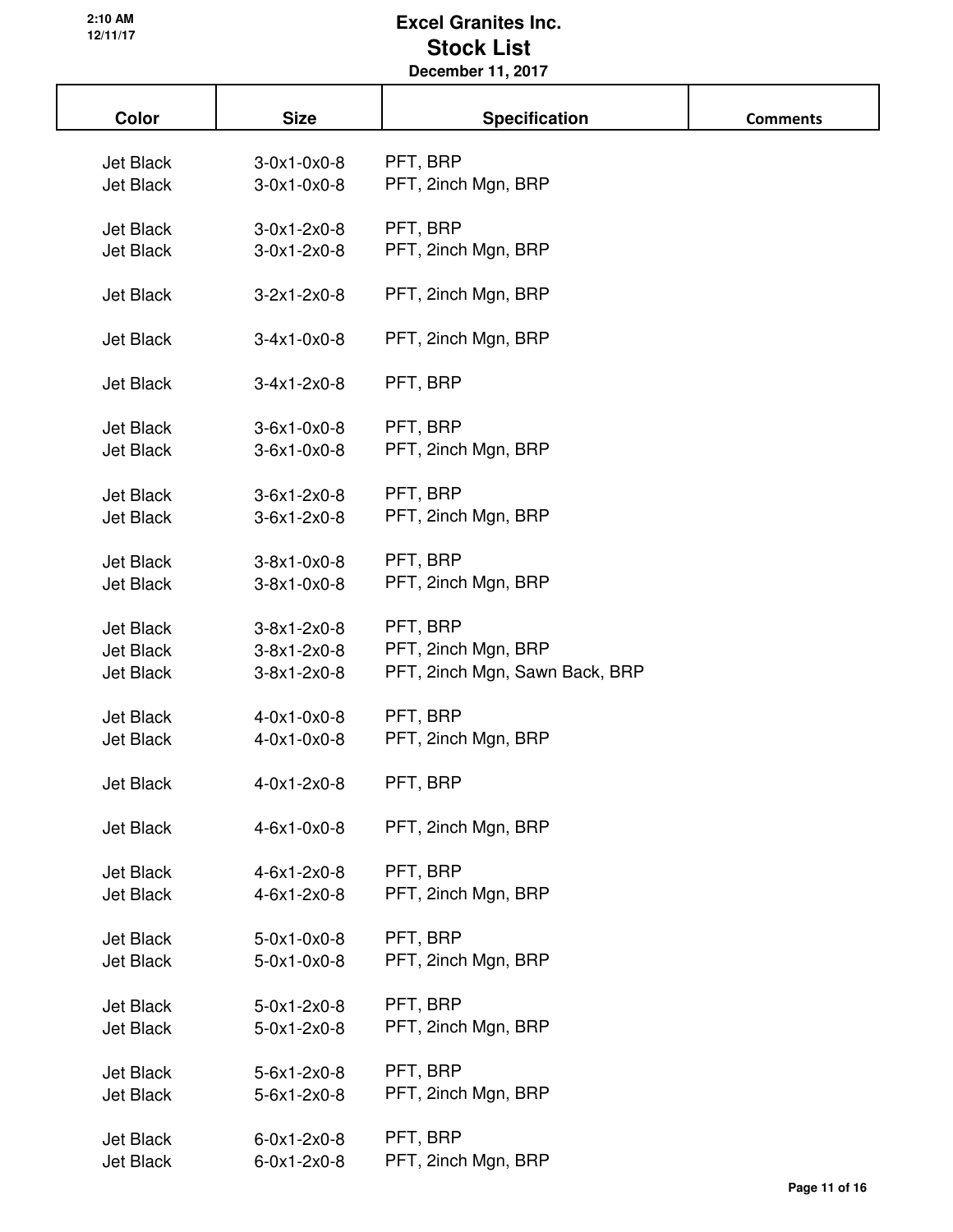| Color            | <b>Size</b>                       | <b>Specification</b>          | <b>Comments</b> |
|------------------|-----------------------------------|-------------------------------|-----------------|
| Jet Black        | 6-6x1-2x0-8                       | PFT, BRP                      |                 |
| Jet Black        | $6 - 6x1 - 2x0 - 8$               | PFT, 2inch Mgn, BRP           |                 |
| Jet Black        | 7-0x1-2x0-8                       | PFT, BRP                      |                 |
| Jet Black        | 7-0x1-2x0-8                       | PFT, 2inch Mgn, BRP           |                 |
| <b>Jet Black</b> | 2-0x0-10x0-10                     | PFT, BRP                      |                 |
| Jet Black        | $2-0x1-0x0-10$                    | PFT, 2inch Mgn, BRP           |                 |
| <b>Jet Black</b> | $6 - 0 \times 3 - 0 \times 0 - 4$ | Ledger - PFT, BRP             |                 |
| Jet Black        | $2-0x0-10x1-2$                    | All Polished Slant - Serp Top |                 |
| Jet Black        | $2-0x0-10x1-4$                    | P1 Slant - Serp Top           |                 |
| Jet Black        | 2-0x0-10x1-4                      | P2 Slant - Serp Top           |                 |
| Jet Black        | $2-0x0-10x1-4$                    | All Polished Slant - Serp Top |                 |
| Jet Black        | $2-0x0-10x1-6$                    | P1 Slant - Serp Top           |                 |
| Jet Black        | 2-0x0-10x1-6                      | P2 Slant - Serp Top           |                 |
| Jet Black        | $2-0x0-10x1-6$                    | All Polished Slant - Serp Top |                 |
| Jet Black        | $2-6x0-10x1-4$                    | P1 Slant - Serp Top           |                 |
| Jet Black        | 2-6x0-10x1-4                      | P1 Slant - Serp Top           |                 |
| Jet Black        | 2-6x0-10x1-4                      | P2 Slant - Serp Top           |                 |
| Jet Black        | 2-6x0-10x1-4                      | All Polished Slant - Serp Top |                 |
| <b>Jet Black</b> | 2-6x0-10x1-6                      | P1 Slant – Serp Top           |                 |
| Jet Black        | 2-6x0-10x1-6                      | P2 Slant - Serp Top           |                 |
| Jet Black        | 2-6x0-10x1-6                      | All Polished Slant - Serp Top |                 |
| Jet Black        | $3-0x0-10x1-4$                    | P1 Slant - Serp Top           |                 |
| Jet Black        | $3-0x0-10x1-4$                    | P2a Slant - Serp Top          |                 |
| Jet Black        | $3-0x0-10x1-4$                    | P2 Slant - Serp Top           |                 |
| Jet Black        | $3-0x0-10x1-4$                    | All Polished Slant - Serp Top |                 |
| Jet Black        | $3-0x0-10x1-6$                    | P1 Slant - Serp Top           |                 |
| Jet Black        | $3-0x0-10x1-6$                    | P2 Slant - Serp Top           |                 |
| Jet Black        | $3-0x0-10x1-6$                    | All Polished Slant - Serp Top |                 |
| Jet Black        | $1-6x1-0x0-4$                     | Marker - PFT, Sawn Sides      |                 |
| Jet Black        | $2-0x1-0x0-4$                     | Marker - PFT, Sawn Sides      |                 |
| Jet Black        | $2-4x1-4x0-4$                     | Marker - PFT, Sawn Sides      |                 |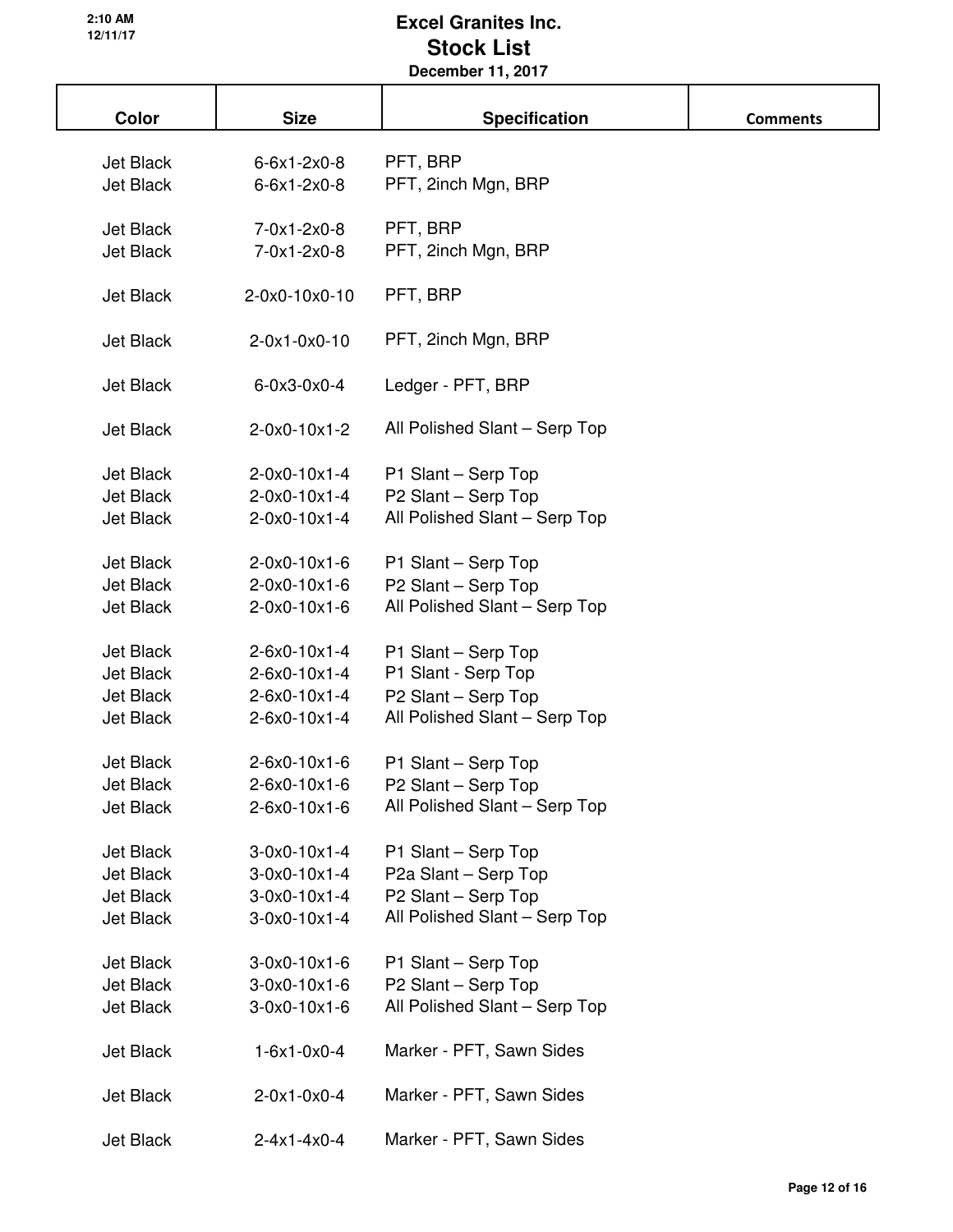| Color                         | <b>Size</b>                                        | <b>Specification</b>                                        | <b>Comments</b>      |
|-------------------------------|----------------------------------------------------|-------------------------------------------------------------|----------------------|
| Jet Black                     | $2-4x1-4x0-4$                                      | Bronze Marker Base- PFT, Sawn Sides<br>with 4 lug nut holes |                      |
| Jet Black                     | $2-4x1-6x0-4$                                      | Marker - PFT, Sawn Sides                                    |                      |
| Jet Black                     | $2 - 4x1 - 6x0 - 4$                                | Bronze Marker Base- PFT, Sawn Sides<br>with 4 lug nut holes |                      |
| Jet Black                     | $2-6x1-2x0-4$                                      | Marker - PFT, Sawn Sides                                    |                      |
| Jet Black                     | 2-9x1-2x0-4                                        | Marker - PFT, BRP                                           |                      |
| Jet Black                     | $3-0x1-0x0-4$                                      | Marker - PFT, Sawn Sides                                    |                      |
| Jet Black                     | $3-0x1-2x0-4$                                      | Marker - PFT, Sawn Sides                                    |                      |
| Jet Black                     | $3-6x1-0x0-4$                                      | Marker - PFT, Sawn Sides                                    |                      |
| Jet Black                     | $4 - 0 \times 1 - 0 \times 0 - 4$                  | Marker - PFT, Sawn Sides                                    |                      |
| Jet Black                     | $4 - 0x1 - 2x0 - 4$                                | Marker - PFT, Sawn Sides                                    |                      |
| Jet Black                     | $5-0x1-2x0-4$                                      | Marker - PFT, Sawn Sides                                    |                      |
| Jet Black                     | 2-0x1-0x0-6/0-4                                    | Bevel Marker - PFT, BRP                                     |                      |
| Jet Black                     | 2-0x1-0x0-8/0-6                                    | Bevel Marker - PFT, BRP                                     |                      |
| Jet Black<br><b>Jet Black</b> | $4 - 0 \times 1 - 2 \times 0 - 4$<br>$0-4x1-0x1-2$ | P5 Straight Bench Seat<br>P4 Harp Legs                      |                      |
| Jet Black<br>Jet Black        | $3-0x1-2x0-4$<br>2-6x0-8x1-2                       | P5 Straight Bench Seat<br>P4 Pedestal Leg                   |                      |
| Jet Black<br>Jet Black        | $4 - 0x1 - 4x0 - 4$<br>$0-4x1-2x1-4$               | P5 Straight Bench Seat<br>P4 Harp Legs                      |                      |
| Jet Black<br>Jet Black        | 2-6x0-8x2-4<br>$3-0x1-2x0-8$                       | Sitting Angel on Natural Stone<br>PFT, 2inch Mgn, BRP       | click here for photo |
| Jet Black                     | 6-6x0-6x3-0                                        | P2 FLAT Top Die, BRP                                        |                      |
| Jet Black                     | 6-6x0-8x3-0                                        | P2 FLAT Top Die, BRP                                        |                      |
| Jet Black                     | 4x10                                               | <b>Round Turned Vases</b>                                   |                      |
| Jet Black                     | 5x14                                               | <b>Round Turned Vases</b>                                   |                      |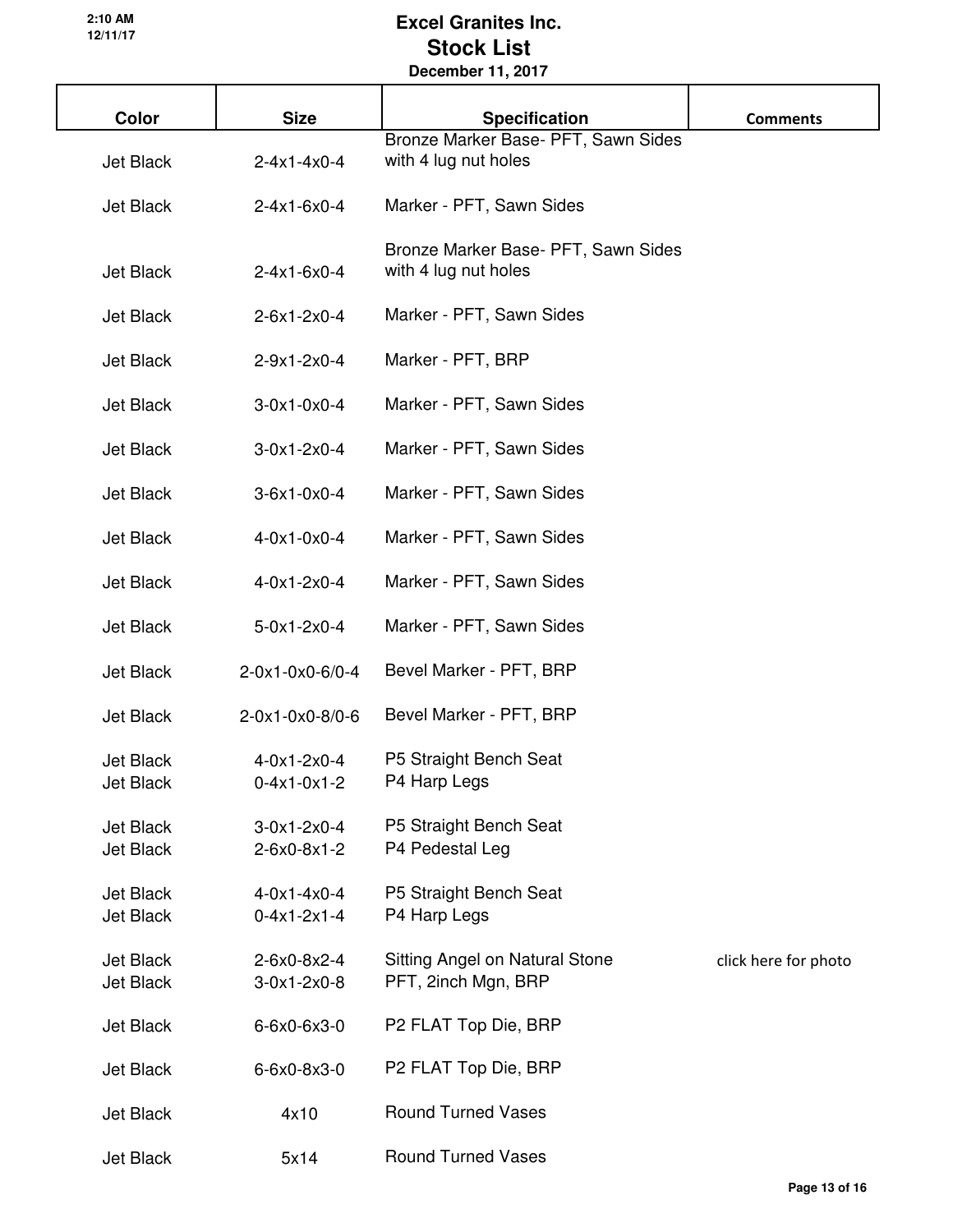|                                  | PUUUIINUI II, LUI <i>I</i>                         |                                                            |                      |  |  |  |  |
|----------------------------------|----------------------------------------------------|------------------------------------------------------------|----------------------|--|--|--|--|
| Color                            | <b>Size</b>                                        | <b>Specification</b>                                       | <b>Comments</b>      |  |  |  |  |
| Jet Black                        | 5x9                                                | <b>Round Turned Vases</b>                                  |                      |  |  |  |  |
| Jet Black                        | 6x10                                               | <b>Round Turned Vases</b>                                  |                      |  |  |  |  |
| Jet Black                        | 6x12                                               | Japanese Vase                                              |                      |  |  |  |  |
| Jet Black                        | 8x12                                               | <b>Round Turned Vases</b>                                  |                      |  |  |  |  |
| Jet Black<br>Jet Black           | $0 - 5x0 - 4x0 - 9$<br>$0 - 5x0 - 4x0 - 9$         | P2 Tapered Vase<br>P5 Tapered Vase                         |                      |  |  |  |  |
| Jet Black<br>Jet Black           | 6x6x10<br>6x6x10                                   | P2 Tapered Vase<br>P5 Tapered Vase                         |                      |  |  |  |  |
| Jet Black<br>Jet Black           | 8x6x10<br>8x6x10                                   | P2 Tapered Vase<br>P5 Tapered Vase                         |                      |  |  |  |  |
| Jet Black                        | 8x8x10                                             | P5 Tapered Vase                                            |                      |  |  |  |  |
|                                  |                                                    |                                                            |                      |  |  |  |  |
| India Gray                       | 4x10                                               | <b>Round Turned Vases</b>                                  |                      |  |  |  |  |
| India Gray                       | 8x14                                               | <b>Round Turned Vases</b>                                  |                      |  |  |  |  |
|                                  |                                                    |                                                            |                      |  |  |  |  |
| India Mahogany<br>India Mahogany | 2-4x0-8x3-0<br>$3-0x1-2x0-8$                       | P2 Die with Sculpted Tree and Birds<br>PFT, 2inch Mgn, BRP | click here for photo |  |  |  |  |
| India Mahogany<br>India Mahogany | $3-0x0-6x1-8$<br>$3-8x1-0x0-6$                     | P2 Serp, BRP<br>PFT, BRP                                   |                      |  |  |  |  |
| India Mahogany                   | 4x10                                               | <b>Round Turned Vase</b>                                   |                      |  |  |  |  |
| India Mahogany                   | 6x10                                               | <b>Round Turned Vase</b>                                   |                      |  |  |  |  |
|                                  |                                                    |                                                            |                      |  |  |  |  |
| <b>India Red</b><br>India Red    | $1 - 8 \times 0 - 8 \times 2 - 2$<br>$2-0x1-0x0-8$ | P5 Serp<br>PFT, 2inch Mgn, BRP                             |                      |  |  |  |  |
| <b>India Red</b>                 | 3-0x0-6x2-4                                        | P2 Scallop Design, BRP                                     | click here for photo |  |  |  |  |
| India Red                        | 3-0x0-8x2-2                                        | Anton with notch                                           | click here for photo |  |  |  |  |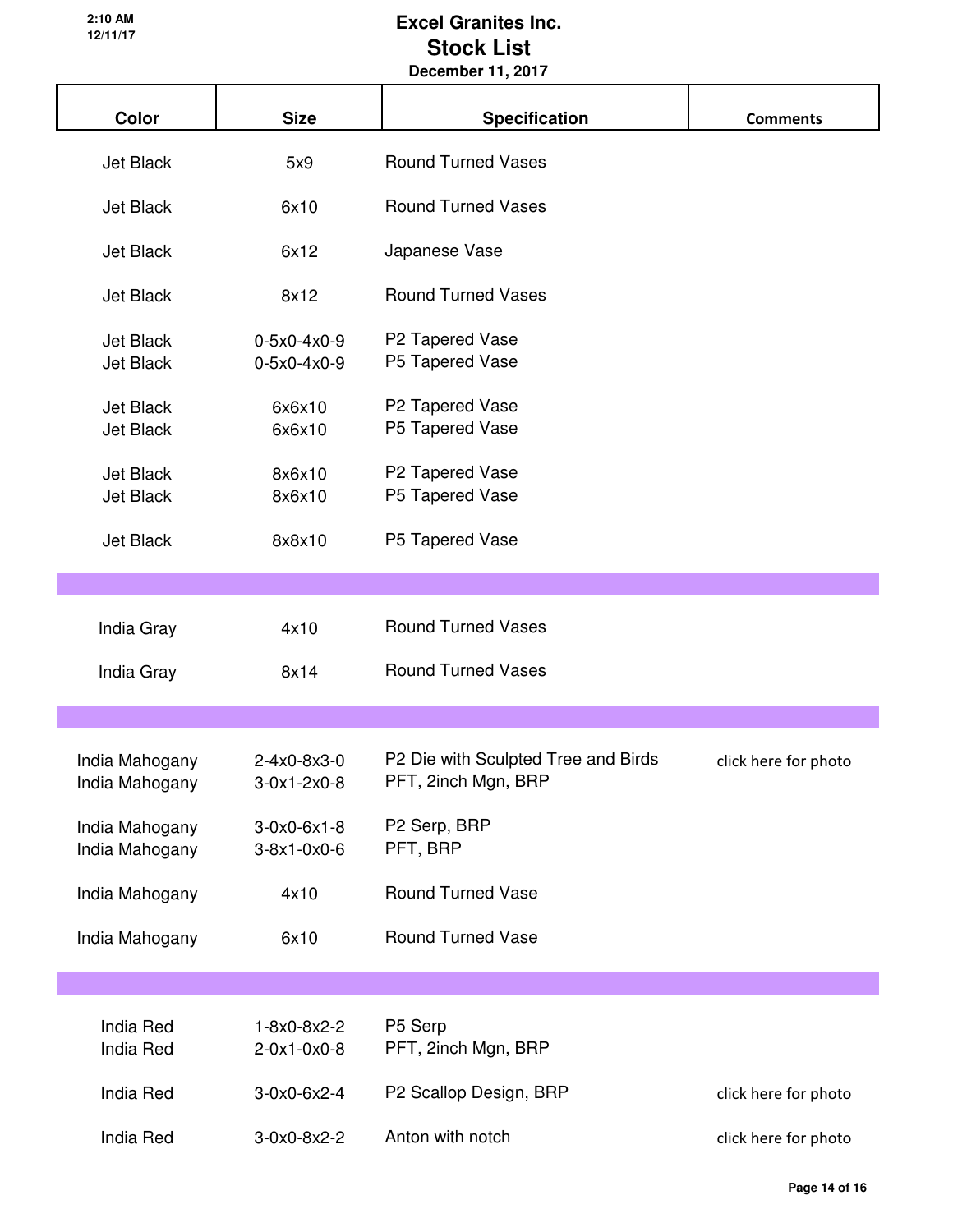|                                                |                                                    | December 11, 2017                                 |                      |
|------------------------------------------------|----------------------------------------------------|---------------------------------------------------|----------------------|
| <b>Color</b>                                   | <b>Size</b>                                        | <b>Specification</b>                              | <b>Comments</b>      |
| India Red                                      | 2-6x0-10x1-6                                       | All Polished Slant - Serp Top                     |                      |
| India Red                                      | $2-6x0-10x1-6$                                     | P6-New project heart slant                        | click here for photo |
| <b>India Red</b>                               | $2-0x1-0x0-4$                                      | Marker - PFT, Sawn Sides                          |                      |
| <b>India Red</b>                               | 4x10                                               | <b>Round Turned Vase</b>                          |                      |
| <b>India Red</b>                               | 6x10                                               | <b>Round Turned Vase</b>                          |                      |
|                                                |                                                    |                                                   |                      |
| <b>Mist Black</b>                              | 3-6x0-8x2-6                                        | <b>Tapered Die with Chamfers</b>                  |                      |
| <b>Mist Black</b><br>Mist Black                | 3-6x0-6x2-8<br>$3-10x1-2x0-8$                      | P5 Serp<br>PFT, 2inch Mgn, BRP                    |                      |
| Mist Black                                     | $2-6x0-10x1-6$                                     | All Polished Slant - Serp Top                     |                      |
| <b>Mist Black</b>                              | $3-0x0-10x1-6$                                     | All Polished Slant - Serp Top                     |                      |
| Mist Black                                     | 4x10                                               | <b>Round Turned Vase</b>                          |                      |
| Mist Black                                     | 6x10                                               | <b>Round Turned Vase</b>                          |                      |
|                                                |                                                    |                                                   |                      |
| <b>Mountain Black</b><br>Mountain Black        | $3-0x0-6x2-0$<br>$3-0x1-2x0-8$                     | <b>All Polished TV Set</b><br>PFT, 2inch Mgn, BRP | click here for photo |
| <b>Mountain Black</b><br><b>Mountain Black</b> | $1 - 8 \times 0 - 8 \times 2 - 0$<br>$2-2x1-2x0-8$ | P5 Serp<br>PFT, 2inch Mgn, BRP                    |                      |
| <b>Mountain Black</b><br><b>Mountain Black</b> | 2-0x0-8x2-6<br>$2-6x1-2x0-8$                       | P5 Serp<br>PFT, 2 inch Mgn, BRP                   |                      |
| <b>Mountain Black</b><br><b>Mountain Black</b> | 4-0x0-8x2-6<br>$4 - 10x1 - 2x0 - 8$                | P5 Serp<br>PFT, 2inch Mgn, SAWN BACK, BRP         |                      |
| <b>Mountain Black</b>                          | $2 - 0x1 - 0x0 - 4$                                | Maker - PFT, Sawn Sides                           |                      |
|                                                |                                                    |                                                   |                      |
| Paradisio                                      | $3-6x0-8x2-6$                                      | Flat Top with Checks                              | click here for photo |
| Paradisio<br>Paradisio                         | 2-6x0-6x1-10<br>$3-0x1-0x0-6$                      | P5 Serp<br>PFT, BRP                               |                      |